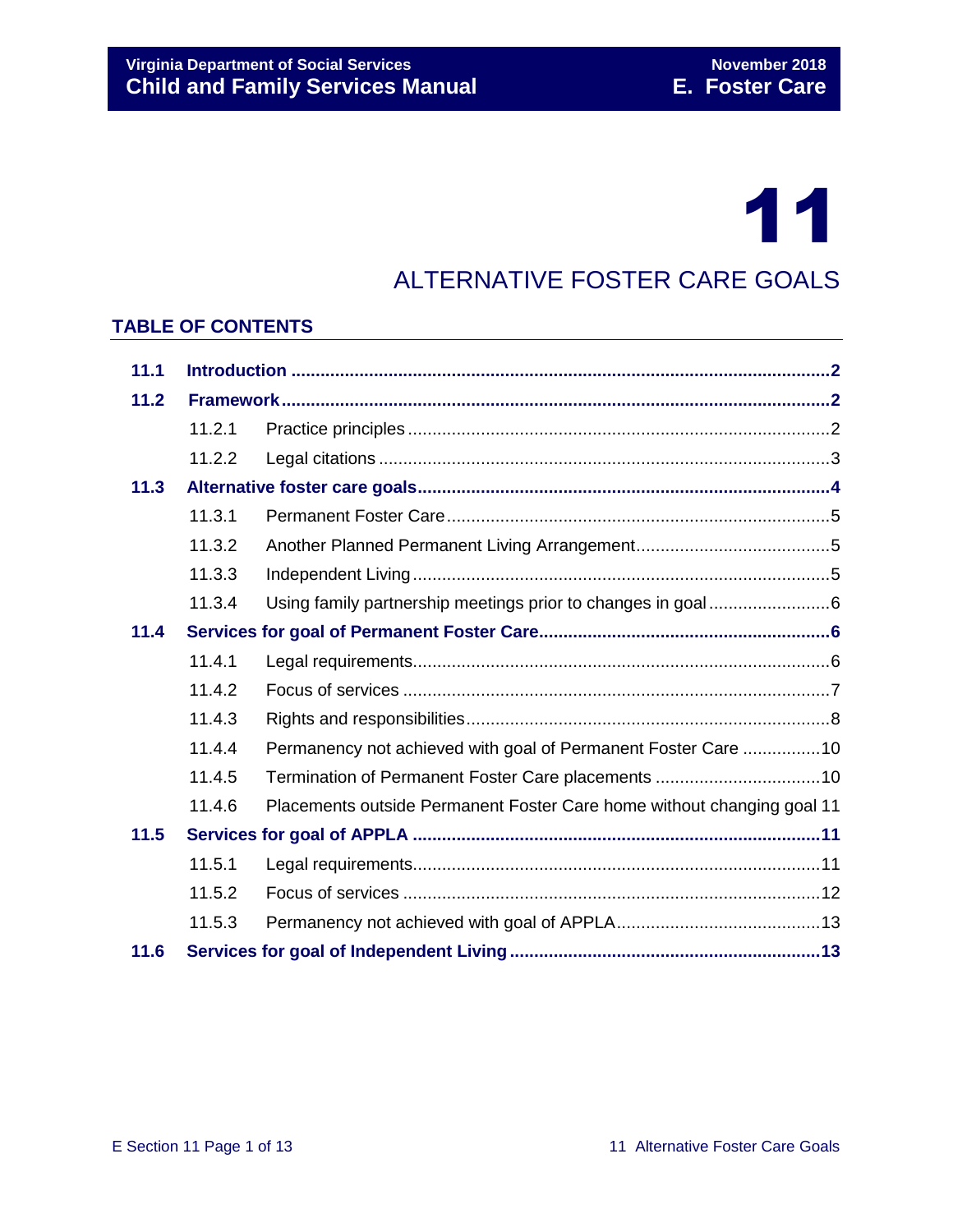## 11 ALTERNATIVE FOSTER CARE GOALS

#### <span id="page-1-0"></span>**11.1 Introduction**

When the LDSS, in collaboration with the Family Partnership Meeting (FPM) team, determines that all three permanency goals (i.e., Return Home, Adoption, or Placement and Transfer of Custody to Relative) are not in the child's best interest, the LDSS may select an alternative goal of Permanent Foster Care, or Another Planned Permanent Living Arrangement. However, these goals do not achieve permanency for the child since the child remains in foster care.

When one of these alternative goals is selected, the service worker shall continue throughout the child's involvement with the child welfare system to search for permanent family opportunities and lifelong permanent connections. This process involves continually evaluating the child's best interests and the changing circumstances of the child and extended family. As new opportunities arise that are consistent with the child's best interests, the service worker shall make diligent efforts to place the child with a permanent family and end placement in the foster care system.

#### <span id="page-1-1"></span>**11.2 Framework**

LDSS shall meet federal and state legal requirements, and should use sound practice principles to achieve desired outcomes and to guide decision making on selecting permanency goals for children in foster care.

#### <span id="page-1-2"></span>**11.2.1 Practice principles**

Two fundamental principles in Virginia's Children's Services System Practice Model provide the philosophical basis and guide practice for decision making in selecting permanency goals.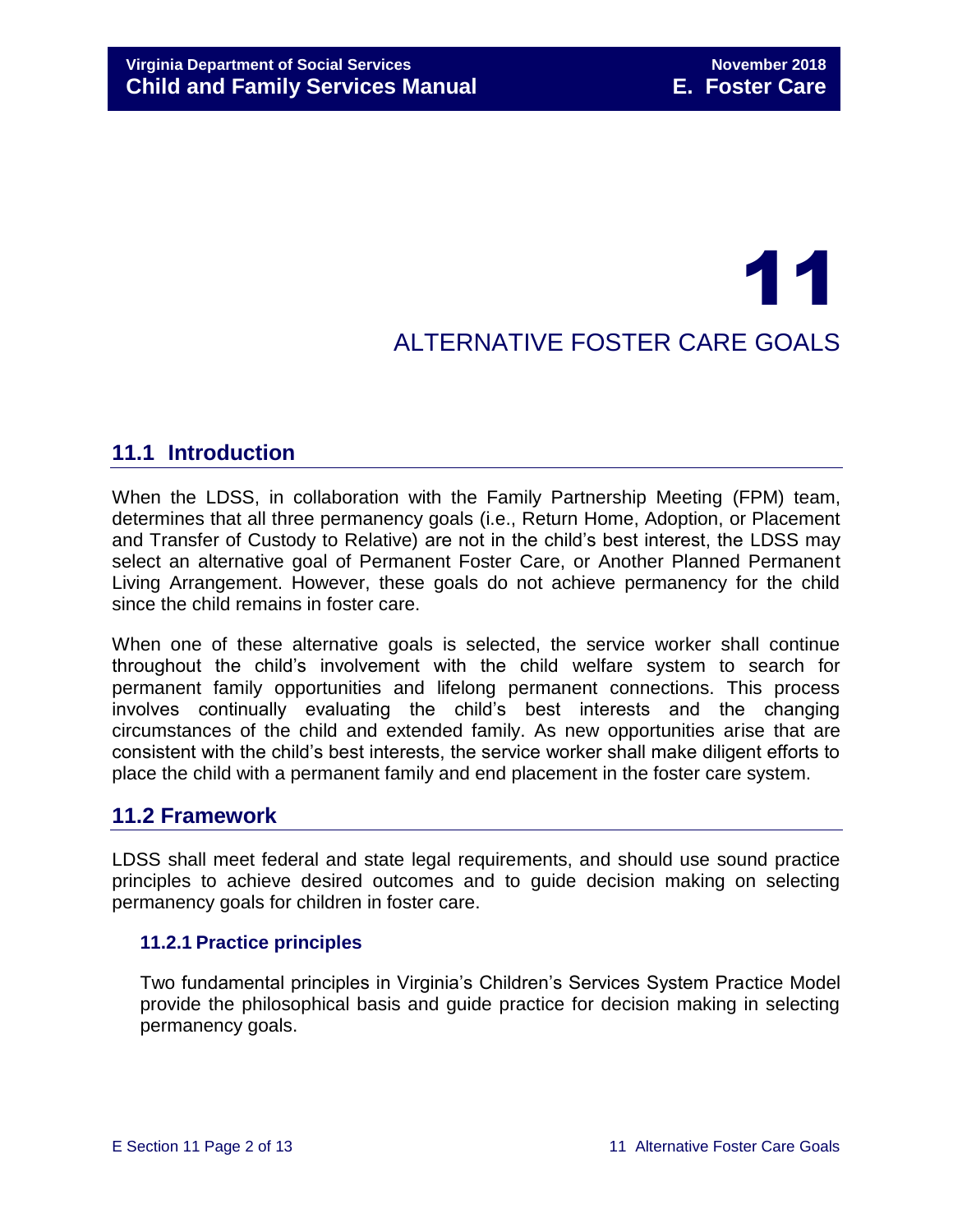#### **First, we believe in family, child, and youth-driven practice.**

- Children and families will be treated with dignity and respect. The voices of children, youth, and parents are heard, valued, and considered in the decision making regarding safety, permanency, and well-being, as well as in service and educational planning and in placement decisions.
- Family members are the experts about their own families. It is our responsibility to understand children, youth, and families within the context of their own family rules, traditions, history, and culture.
- We engage families in a deliberate manner. Through collaboration with families, we develop and implement creative, individual solutions that build on their strengths to meet their needs. Engagement is the primary door through which we help youth and families make positive changes.

#### **Second, we believe that all children and youth need and deserve a permanent family.**

- Permanency is best achieved through a legal relationship such as parental custody, adoption, kinship care, or guardianship. Placement stability is not permanency.
- Planning for children is focused on the goal of preserving their family, reunifying their family, or achieving permanency with another family.

#### <span id="page-2-0"></span>**11.2.2 Legal citations**

The legal framework and specific requirements for selecting alternative foster care goals for children are delineated in federal and state law. See the law for complete language by clicking on the citation.

 **Provide child welfare services to prevent separating children from families, restore them with families, place in adoptive homes, and assure adequate care**

 $\circ$  § [63.2-319](http://law.lis.virginia.gov/vacode/63.2-319/)

- **Permissible goals in foster care plan** 
	- $\circ$  § [63.2-906](http://law.lis.virginia.gov/vacode/63.2-906/)
- **Child's health and safety paramount concern; plan to return child to birth parents or prior custodians**
	- o [The Adoption and Safe Families Act of 1997 \(PL 105-89\)](http://frwebgate.access.gpo.gov/cgi-bin/getdoc.cgi?dbname=105_cong_bills&docid=f:h867enr.txt.pdf)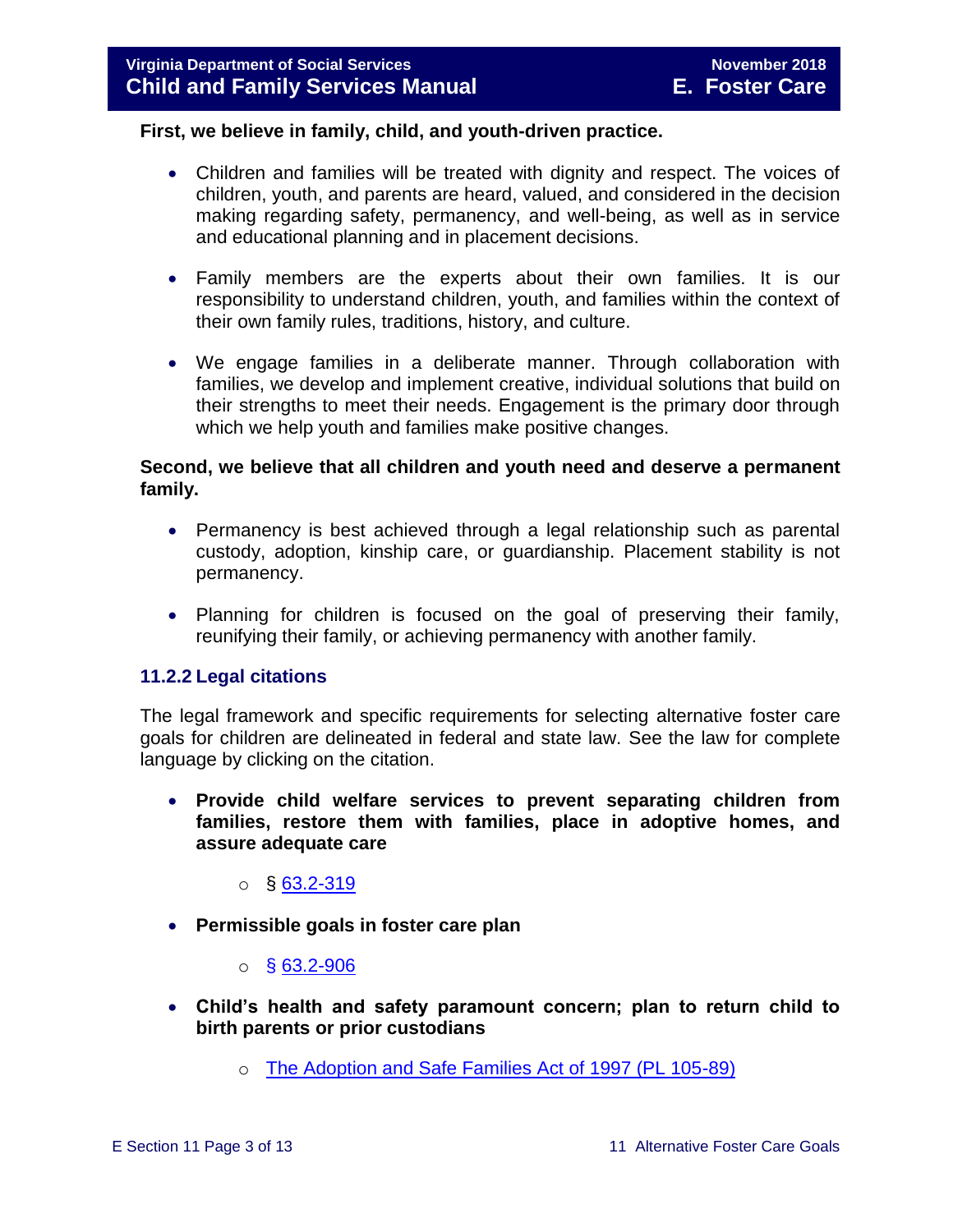$\circ$  § [16.1-281](http://law.lis.virginia.gov/vacode/16.1-281/)

- **If cannot return child to prior family, plan to place child with relative with subsequent transfer of custody or in adoptive home, or explain why permanent foster care is the plan** 
	- $\circ$  § [16.1-281](http://law.lis.virginia.gov/vacode/16.1-281/)
- **Permanency Planning hearing**
	- $\circ$  § [16.1-282.1](http://law.lis.virginia.gov/vacode/16.1-282.1/)
- **Requirements for foster care goal of another planned living arrangement** 
	- $\bullet$  § [16.1-282.1](http://law.lis.virginia.gov/vacode/16.1-282.1/)

#### <span id="page-3-0"></span>**11.3 Alternative foster care goals**

The LDSS shall select an alternative goal only when the three priority permanency goals are determined to be inconsistent with the child's best interest (See [Section 7.6](file://///Vaultcelerra.co.dss.state.va.us/Workgroup/Family_Services/DFS%20Child%20and%20Family%20Services%20Manual/E.%20Foster%20Care/Foster%20Care%20June%202017/section_7_selecting_permanency_goals.docx) of this chapter) and if the youth is age 16 and older. The LDSS should convene a FPM prior to changing to an alternative foster care goal. While the alternative goals are allowable by law, they do not achieve permanency for the child. The child does not leave foster care to live permanently with a family.

Research shows that youth who age out of the foster care system without a permanent family are more likely to experience poverty, homelessness, incarceration, mental health, and medical problems. They often lack the necessary educational and life skills to be successful in life. These challenges result in significant economic, emotional, and social costs for the youth and society.

The alternative foster care goals are:

- Permanent Foster Care;
- Another Planned Permanent Living Arrangement;
- Independent Living.

If one of these three alternative goals is selected, the service worker shall continue to search for relatives and significant individuals as permanent families throughout the child's involvement with the child welfare system. The service worker shall also continually evaluate the child's best interests and the changing circumstances of the child and extended family.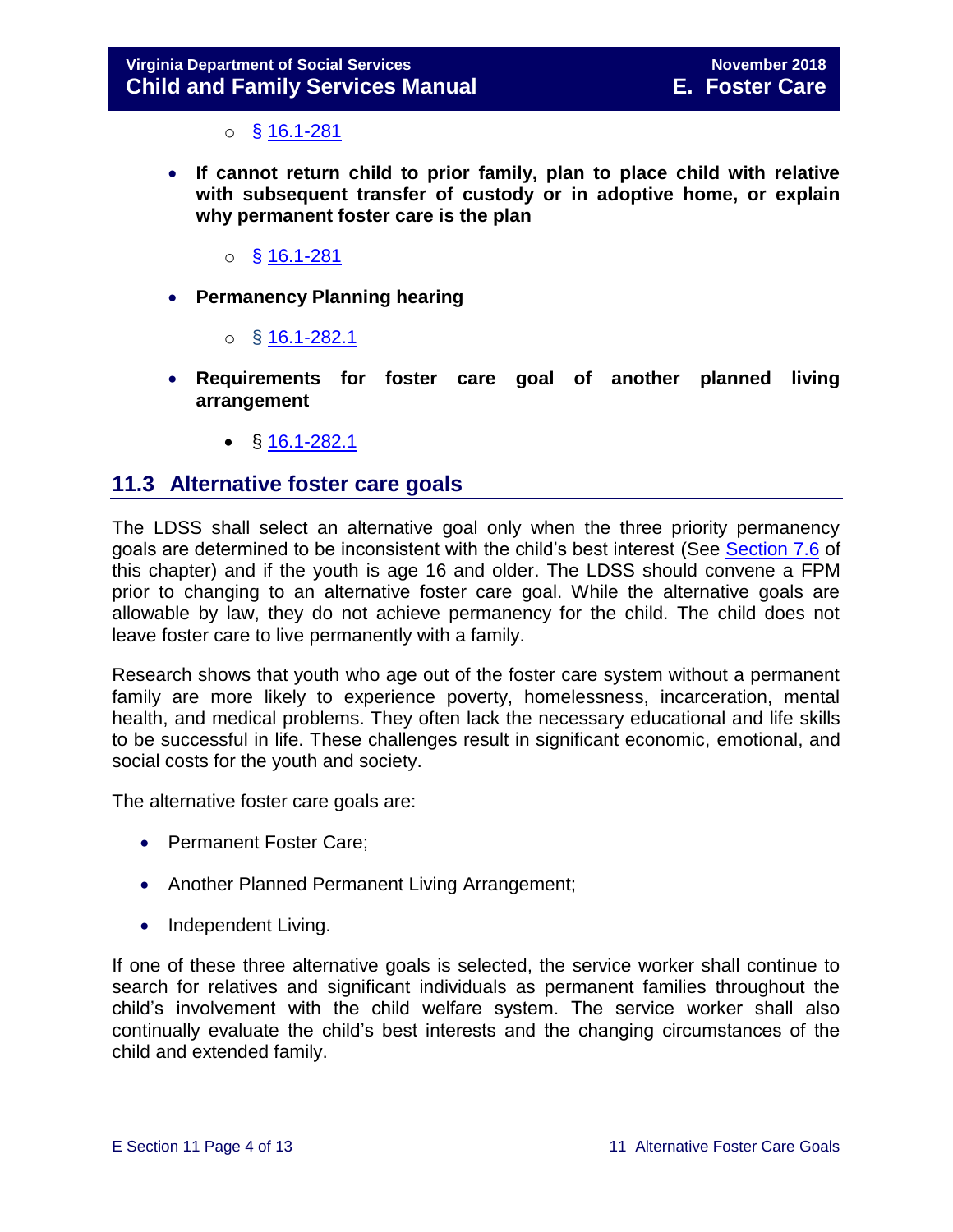As new opportunities arise that are consistent with the child's best interests for permanency, the service worker should request a FPM and shall pursue one of the three priority permanency goals. The LDSS shall make diligent efforts to place the child in a permanent home and end placement in the foster care system when appropriate. These ongoing attempts shall be documented in the OASIS.

#### <span id="page-4-0"></span>**11.3.1 Permanent Foster Care**

This goal shall only be selected when the child is age 16 and over [\(P.L. 113-183\)](https://www.congress.gov/113/plaws/publ183/PLAW-113publ183.pdf) and has developed a clearly established and documented significant relationship with a foster parent. The intent is for the foster parent to choose to adopt the child, for the circumstances to change and reunification or placement and custody transfer to a relative are determined to be in the child's best interest, or the child to remain with the foster parent until age 21.

The child is placed in the residence of a person(s) who is determined to be appropriate in meeting the child's needs on a long-term basis  $(§$  [63.2-908\)](http://law.lis.virginia.gov/vacode/63.2-908/). Residential programs and group homes are not personal residences. The name of the individual foster parent(s) shall be provided for the court order.

There may be periods of time when a foster child is temporarily living outside of the home for education, training or treatment. In those situations, the Permanent Foster Care Agreement will remain in effect if the plan is for the youth to return to the family. A child shall not be removed from the physical custody of the foster parents in the permanent foster care placement except upon order of the court  $(\S$  [63.2-908\)](http://law.lis.virginia.gov/vacode/63.2-908/). For young adults over the age of 18 who permanently leave the home, LDSS should consult with their attorney regarding dissolving the Permanent Foster Care Agreement.

#### <span id="page-4-1"></span>**11.3.2 Another Planned Permanent Living Arrangement**

This goal shall only be selected when the child is age 16 and over [\(P.L. 113-183\)](https://www.congress.gov/113/plaws/publ183/PLAW-113publ183.pdf). The selection of "another planned permanent living arrangement" is appropriate only if the child has a severe chronic emotional, physical, or neurological disabling condition for which the child requires long-term residential treatment of six (6) months or longer  $(\S$  [16.1-282.1 A\).](http://law.lis.virginia.gov/vacode/16.1-282.1/) Selection of this goal requires that all permanency and other alternative goals have been ruled out as not being in the best interest of the child. Opportunities to change the goal and facilitate reunification, adoption, or placement with and custody by a relative shall continue to be pursued.

#### <span id="page-4-2"></span>**11.3.3 Independent Living**

The intent of the goal of independent living is to focus on assisting the youth in developing significant lifelong adult and/or family connections as well as the skills necessary to successfully transition to adulthood. This goal shall only be used if and only if the child is admitted to the United States as a refugee or asylee ( $\S$  [63.2-906\)](http://law.lis.virginia.gov/vacode/title63.2/chapter9/section63.2-906/),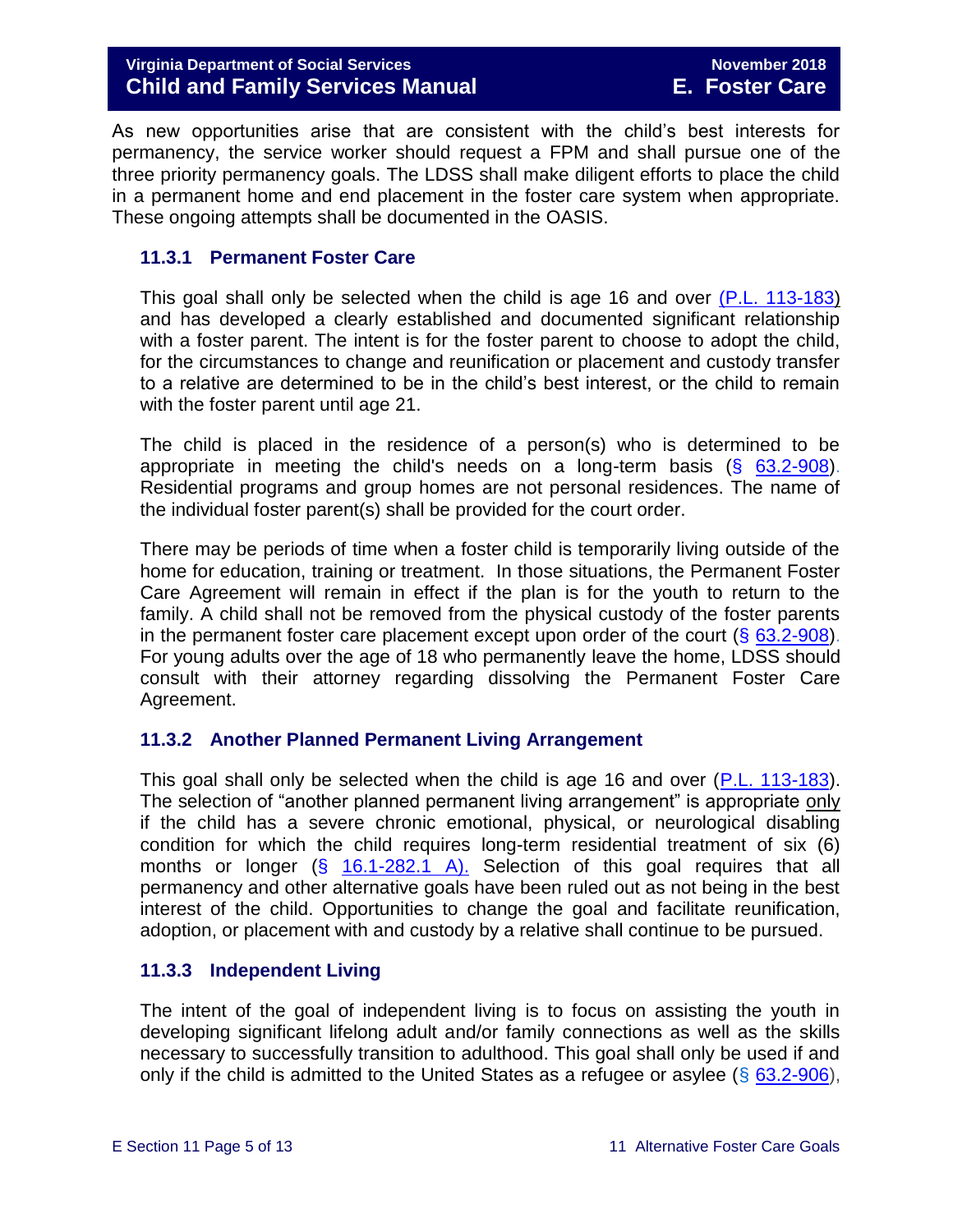or for a young adult age 18 or older. For information about the refugee program and additional services to these youth contact the VDSS Office of Newcomer Services.

See [Section 14A/B](file://///Vaultcelerra.co.dss.state.va.us/Workgroup/Family_Services/DFS%20Child%20and%20Family%20Services%20Manual/E.%20Foster%20Care/Foster%20Care%20June%202017/Section_14A_independent%20living%20program%20youth%2018-21.docx) for more information regarding young adults over 18 with the goal of Independent Living.

See [Section 13](file://///Vaultcelerra.co.dss.state.va.us/Workgroup/Family_Services/DFS%20Child%20and%20Family%20Services%20Manual/E.%20Foster%20Care/Foster%20Care%20June%202017/Section_13_achieving_permanency_for_older_youth.docx) for more information regarding independent living services (for all youth age14 and older).

#### <span id="page-5-0"></span>**11.3.4 Using family partnership meetings prior to changes in goal**

A FPM should be held prior to changing the permanency or alternative foster care goal for the child. This team approach involves partnering with family members in decision making throughout the family's involvement with the child welfare system. A facilitated team collaborates with the family on key decisions to ensure safety, a permanent family, and life-long connections for the child who is at high risk of being placed out of the home or who is in foster care, building upon the strengths of the child, family and community (see [Section 2.9](file://///Vaultcelerra.co.dss.state.va.us/Workgroup/Family_Services/DFS%20Child%20and%20Family%20Services%20Manual/E.%20Foster%20Care/Foster%20Care%20June%202017/section_2_engaging_the_child_family_and_significant_adults.draft.docx) of this chapter).

All FPMs shall be documented in OASIS. For more guidance regarding FPMs, see:

- [DSS SPARK page](http://spark.dss.virginia.gov/divisions/dfs/family_engagement/)
- [DSS public website](http://www.dss.virginia.gov/family/fe.cgi)

#### <span id="page-5-1"></span>**11.4 Services for goal of Permanent Foster Care**

This goal shall only be selected for children age 16 and over only if Reunification, Adoption, or Placement with Relative and/or Transfer of Custody has been determined to not be in the child's best interest.

#### <span id="page-5-2"></span>**11.4.1 Legal requirements**

Legal excerpts for the goal of Permanent Foster Care are taken from § [63.2-908](http://law.lis.virginia.gov/vacode/63.2-908/) of the Code of Virginia. See the law for complete language by clicking on the citation.

- The LDSS shall petition the court to approve a Permanent Foster Care placement for a child. A residential facility is not a Permanent Foster Care placement.
- The court shall determine that diligent efforts have been made to return the child home, place the child with relatives, or place the child for adoption prior to approving the permanent foster home placement.

[P.L. 113-183](https://www.congress.gov/113/plaws/publ183/PLAW-113publ183.pdf) adds requirements to ensure the goal of Permanent Foster Care is being used appropriately. Certain requirements shall be followed at each permanency planning hearing: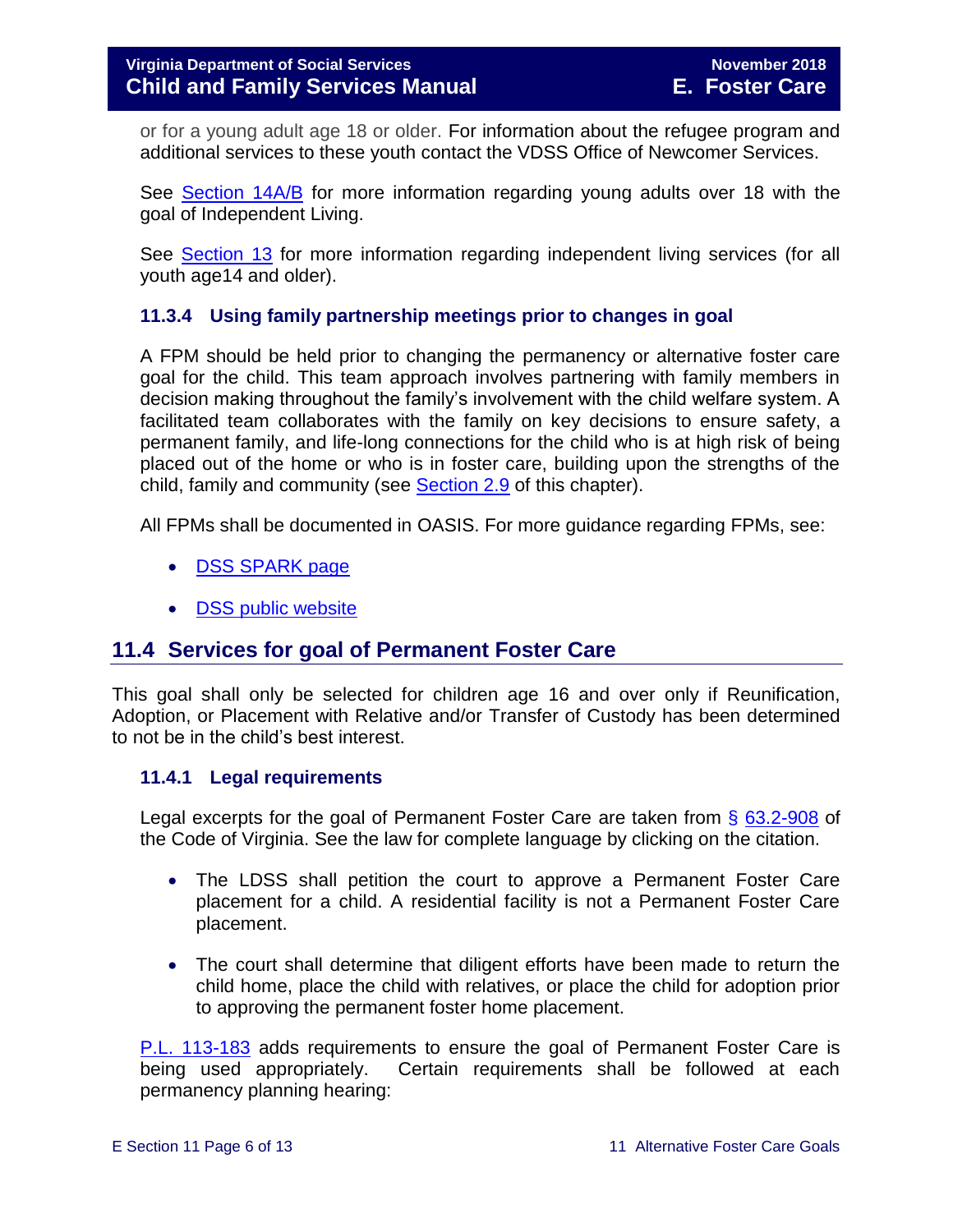- The LDSS shall document in the foster care plan:
	- o The intensive, ongoing efforts made to achieve permanency through return home, placement with relatives, and adoption.
	- $\circ$  The steps taken to implement normalcy [\(see section 6.8\)](file://///Vaultcelerra.co.dss.state.va.us/Workgroup/Family_Services/DFS%20Child%20and%20Family%20Services%20Manual/E.%20Foster%20Care/Foster%20Care%20June%202017/section_6_placement_to_achieve_permanency.draft.docx) in the home and that the child has regular, ongoing opportunities to participate in activities that are appropriate to his age and development.
	- o Compelling reasons why return home, adoption and placement with relatives continue to not be in the child's best interest.
- The court shall determine the appropriateness of the placement by:
	- o Asking the child about his/her desired permanency outcome using age appropriate language.
	- o Making a judicial determination that permanent foster care is the best permanency plan for the child and that it continues to not be in the best interest of the child to return home, be adopted, or placed with a legal guardian or with a willing relative.

#### <span id="page-6-0"></span>**11.4.2 Focus of services**

- Strengthen the legal bond between the child and foster family by providing greater rights and responsibilities to the permanent foster parents.
- Provide a full array of foster care services (see **section 13.4.2**).
- Provide supportive services that are needed by the child and family in order to enhance and strengthen the parent/child bond.
- Provide the child independent living skill development through direct services and/or support/education of foster parents.
- Include plans for continuing the child's relationships with family members including the possibility of placing siblings together in the same home.
- Continue to utilize family finding techniques to identify family connections that could potentially provide permanency for the youth through a permanent goal.
- Maintain the child in a foster home until the age of 21, where the child and family have a clear and long-term bond and the foster family is committed to providing a stable and ongoing adult connection for the child. The child shall concurrently enter the Fostering Futures Program upon turning 18 and continue until such time they no longer meet the eligibility criteria. See [section](file://///Vaultcelerra.co.dss.state.va.us/Workgroup/Family_Services/DFS%20Child%20and%20Family%20Services%20Manual/E.%20Foster%20Care/Foster%20Care%20June%202017/Section_14B%20Fostering%20Futures.docx)  [14B](file://///Vaultcelerra.co.dss.state.va.us/Workgroup/Family_Services/DFS%20Child%20and%20Family%20Services%20Manual/E.%20Foster%20Care/Foster%20Care%20June%202017/Section_14B%20Fostering%20Futures.docx) for more information on the Fostering Futures Program.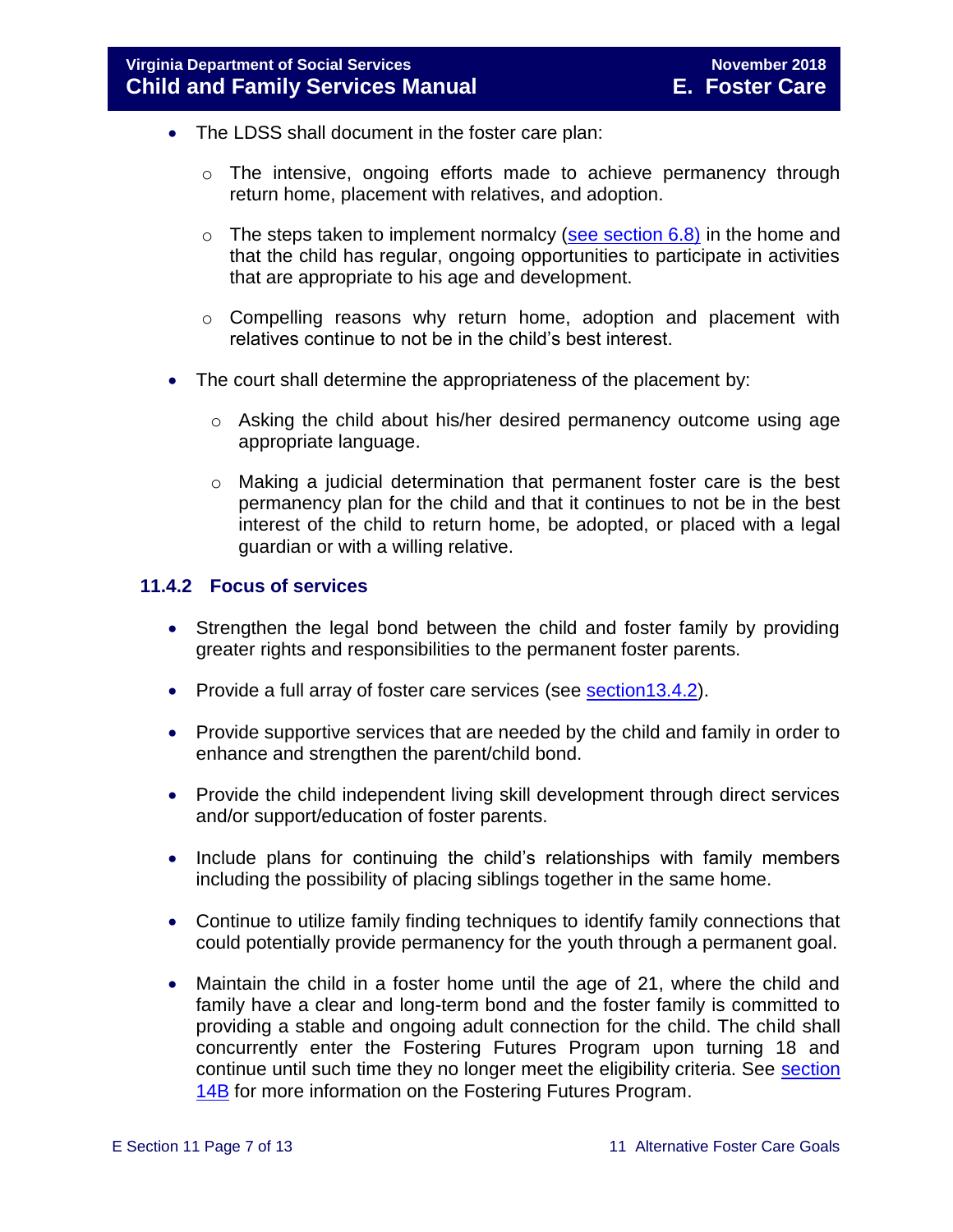- Utilize the [Permanency Pact](http://www.fosterclub.com/_transition/article/permanency-pact) with youth to provide for supports when the permanent foster care agreement is ended to continue the relationship through adulthood.
- Discuss with the youth and permanent foster parents, adult adoption which would create a legal and binding connection if desired by the youth and permanent foster care parents.

#### <span id="page-7-0"></span>**11.4.3 Rights and responsibilities**

The court approving the Permanent Foster Care placement shall:

- Specify the nature and frequency of visitation by the birth parents.
- Specify any modifications in rights and responsibilities of the foster parents that differ from those provided in § [63.2-908.](http://law.lis.virginia.gov/vacode/63.2-908/)
- Ensure that the child is asked about his/her desired permanency outcome and make a legal determination at each permanency hearing that Permanent Foster Care is in his/her best interest.

The roles and responsibilities of the LDSS, foster parents, birth parents or previous caretakers and, if appropriate, the child, are contained in a mutually developed and signed agreement. The agreement shall include at least any requirements contained in the court order approving the foster care placement. The following rights and responsibilities need to be taken into account when developing the agreement:

#### **11.4.3.1 Rights and responsibilities of birth parents and family members**

- Birth parents should visit the child if visitation is not contrary to the best interest of the child. The frequency of visitation should be documented in the foster care plan.
- Birth parents should provide financial support for the child and a referral for collection of child support shall be made.
- A plan for regular and frequent sibling contact shall be developed and implemented if it is in the best interest of all the children. The possibility of placing siblings together shall be assessed and discussed with the foster parents, family, and the children if appropriate.

#### **11.4.3.2 Rights and responsibilities of foster parents**

 Permanent foster parents have authority to give consent for activities that require parental consent unless this authority has been modified by the court order. This includes authority to consent to: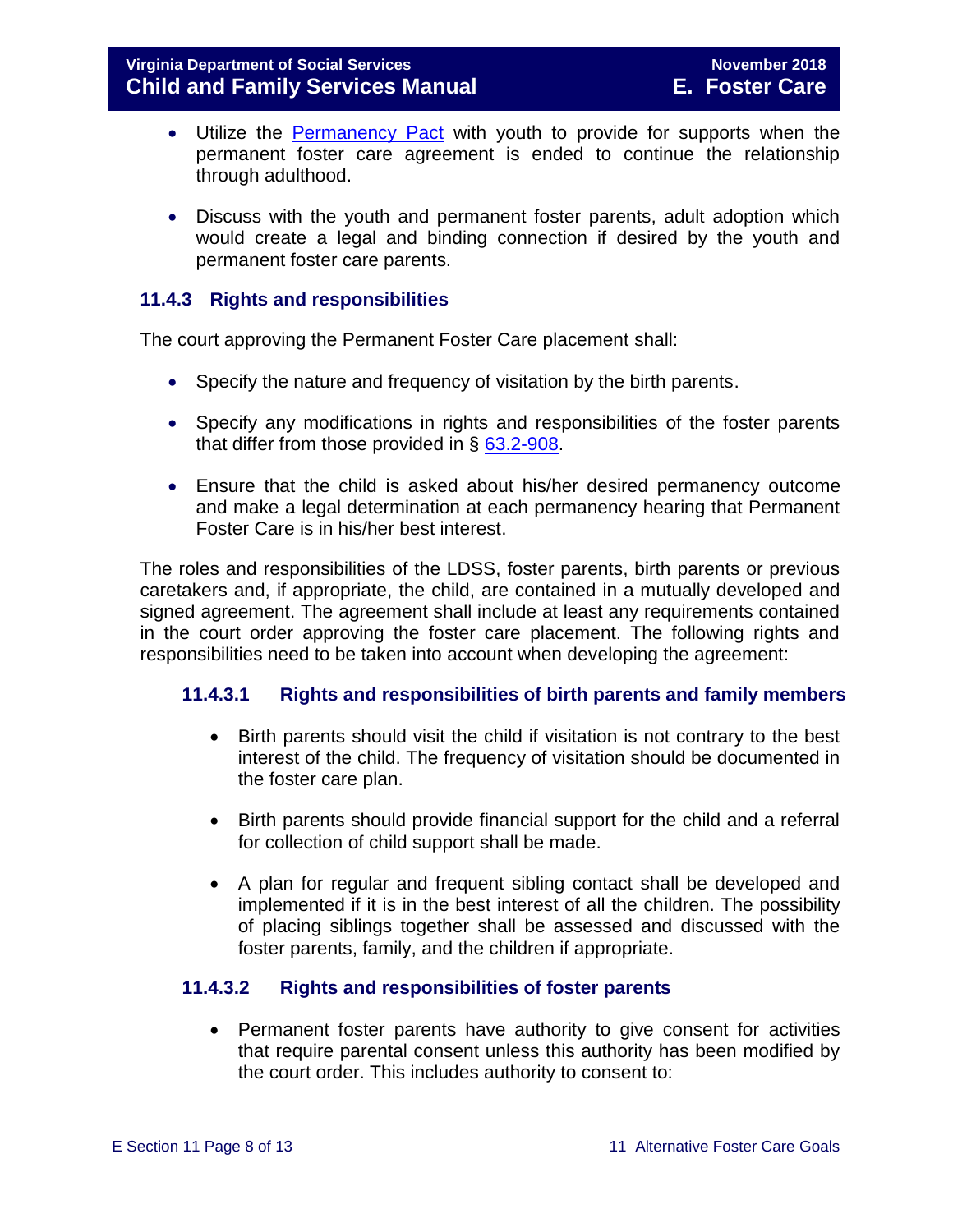- o Application to college or entrance into the military.
- o Marriage.
- o Driver's license.
- o Surgery.
- The foster parents shall inform the LDSS of the decisions they make as they relate to the authority given them by law or the court  $(\S$  [63.2-908 C\)](http://law.lis.virginia.gov/vacode/63.2-908/).
- If a child with a goal of Permanent Foster Care is staffed by the Family Assessment Planning Team (FAPT), the foster parents should sign the Individual Family Service Plan. The foster parents shall be notified in advance by the worker of all FAPT meetings related to the child. The foster parents have the right to either speak at the meetings or submit written recommendations and testimony. The FAPT shall consider the foster parents' opinions in developing the service plan  $(\S 2.2 - 5208 3)$ .
- Permanent foster parents also have the right to request special education services and sign the IEP if the local school allows them to do so.
- Permanent foster parents are responsible for making normal parenting decisions regarding the youth's participation in extracurricular, enrichment, and social activities.

#### **11.4.3.3 Responsibilities of the LDSS**

- Face-to-face visit with the child shall occur monthly. Over half the visits shall occur in the youth's place of residence.
- Refer birth parents to the Division of Child Support Enforcement.
- Review the foster care plan and progress made through alternating administrative panel reviews (see [Section 15.6](file://///Vaultcelerra.co.dss.state.va.us/Workgroup/Family_Services/DFS%20Child%20and%20Family%20Services%20Manual/E.%20Foster%20Care/Foster%20Care%20June%202017/section_15_developing_service_plan.draft.docx) of this chapter) and a court hearing every six months. Permanent foster care cases shall be reviewed in court at least annually  $(\S 16.1-282.2)$  $(\S 16.1-282.2)$ .
- Place siblings together in the home if it is in the best interest of all the children.
- Maintain involvement of the birth family, if possible.
- Document in OASIS and the foster care plan, intensive, ongoing and unsuccessful efforts for placement with family, including efforts to locate family members using person locator and other search methods.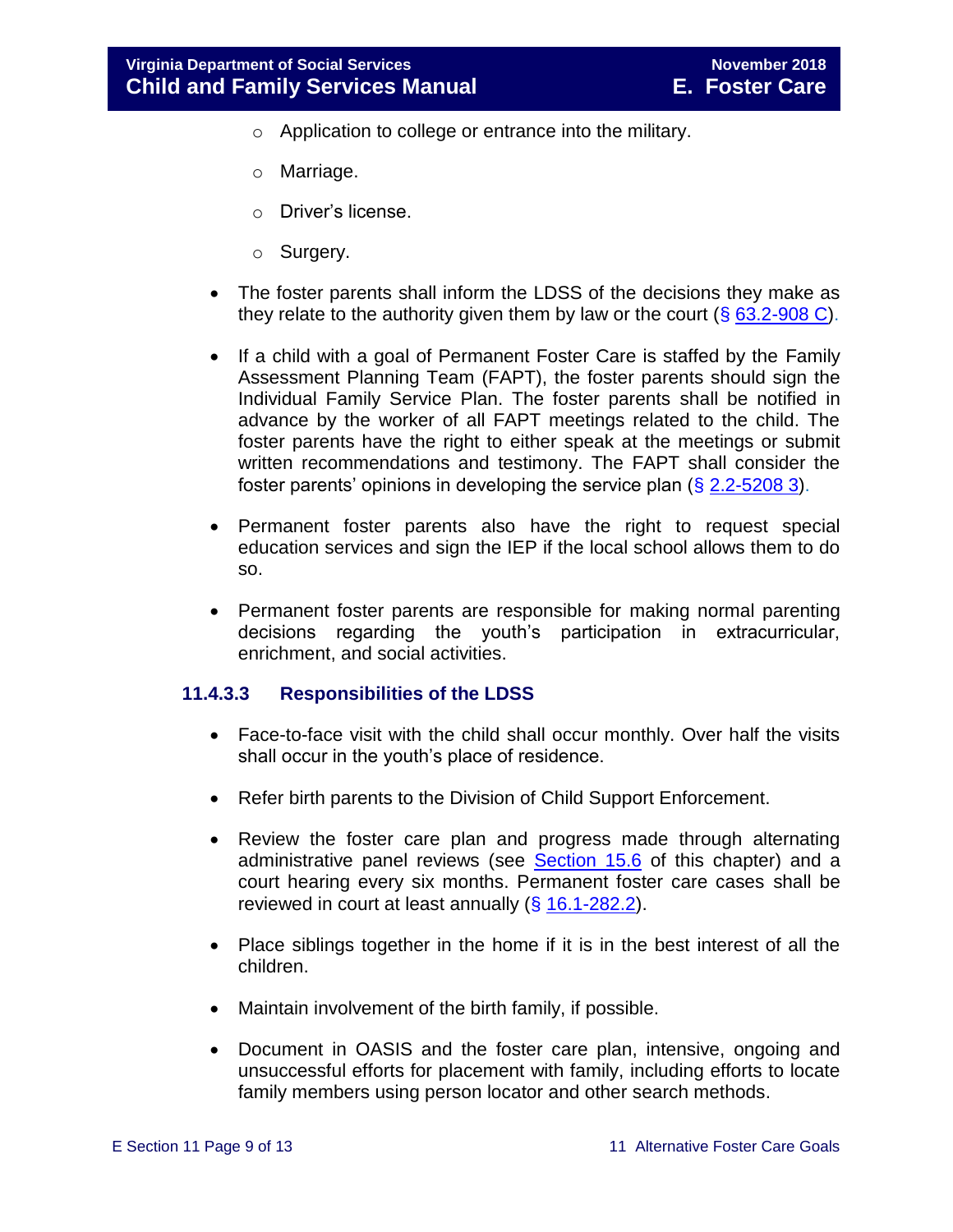Continuously evaluate the changing circumstances of the child and family to determine if Reunification, Adoption, or Placement with Relative with Subsequent Transfer of Custody is in the best interest of the child.

#### <span id="page-9-0"></span>**11.4.4 Permanency not achieved with goal of Permanent Foster Care**

The goal of Permanent Foster Care does not achieve permanency for the child since legal custody is not transferred from the LDSS to the permanent foster parents. Permanent Foster Care may be considered an acceptable goal for a child when no other permanent goal is appropriate and the child remains in the home and care of the permanent foster care parents.

#### <span id="page-9-1"></span>**11.4.5 Termination of Permanent Foster Care placements**

Termination of Permanent Foster Care placements is covered in § [63.2-908](http://law.lis.virginia.gov/vacode/63.2-908/) of the Code of Virginia.

- No child shall be removed from the physical custody of the foster parents in the Permanent Foster Care placement except by a court order or child abuse and neglect procedures pursuant to  $\S$  [16.1-251](http://law.lis.virginia.gov/vacode/16.1-251/) or  $\S$  [63.2-1517](http://law.lis.virginia.gov/vacode/63.2-1517/) of the Code of Virginia.
- If the Permanent Foster Care placement disrupts, the LDSS shall file a foster care plan and petition for a foster care review hearing to change the permanent foster care status to another goal for the child. The foster parent may jointly file the petition with the LDSS. All attempts shall be made to maintain the child with the permanent foster family until the court hearing.
- In unplanned situations where the child shall be removed from the permanent foster care placement, the LDSS shall file the foster care plan and petition for review and dispositional hearing immediately upon the removal.
- The cycle for foster care hearings, panel reviews, and annual foster care review hearings starts with the court hearing date.
- A youth may remain in Permanent Foster Care until the age of 21. At age 18, the youth shall concurrently enter the Fostering Futures Program. See [section](file://///Vaultcelerra.co.dss.state.va.us/Workgroup/Family_Services/DFS%20Child%20and%20Family%20Services%20Manual/E.%20Foster%20Care/Foster%20Care%20June%202017/Section_14B%20Fostering%20Futures.docx)  [14B.](file://///Vaultcelerra.co.dss.state.va.us/Workgroup/Family_Services/DFS%20Child%20and%20Family%20Services%20Manual/E.%20Foster%20Care/Foster%20Care%20June%202017/Section_14B%20Fostering%20Futures.docx)
- If the youth over age 18, permanently leaves the home, the agency should consult with their attorney regarding dissolving the permanent foster care agreement.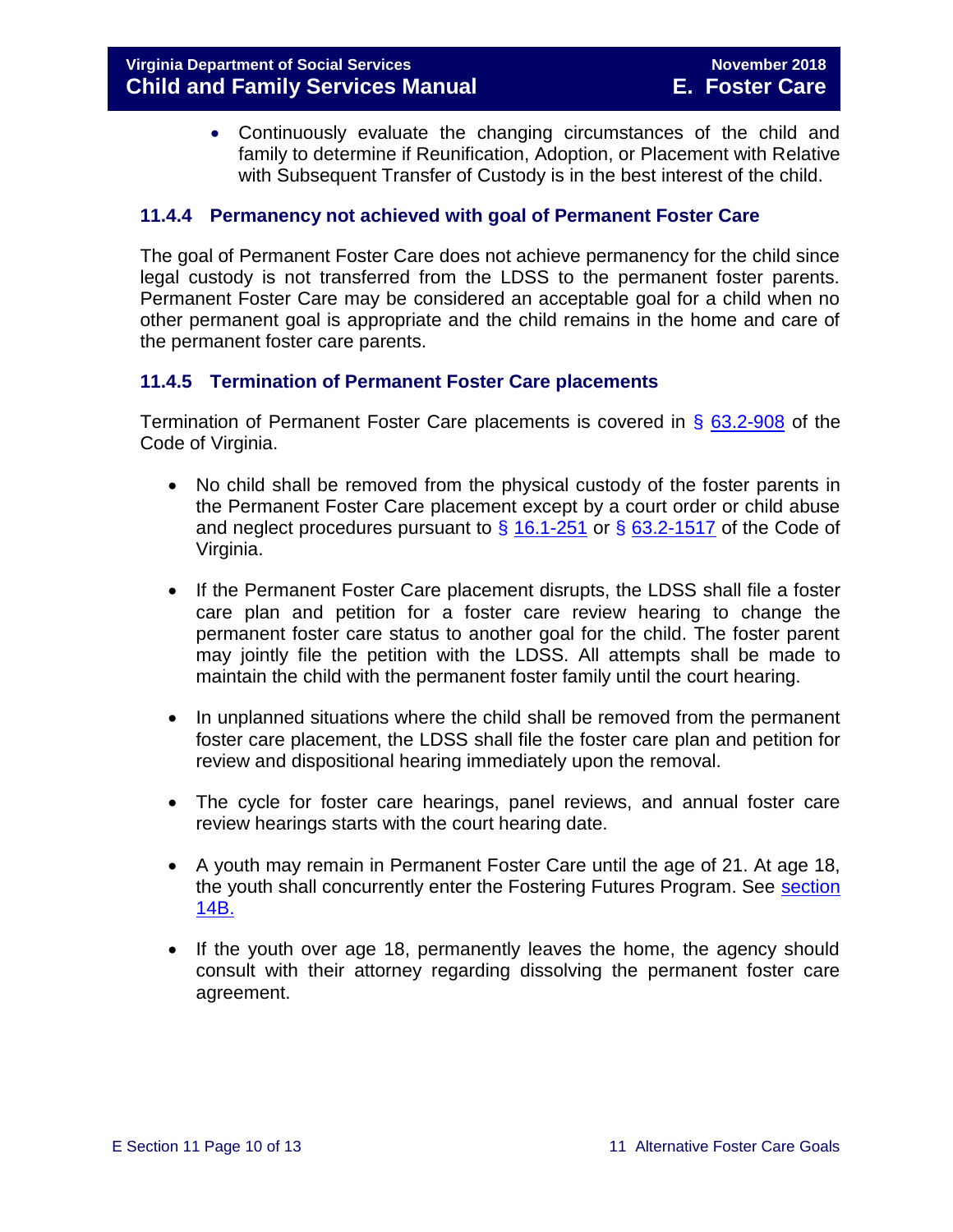#### <span id="page-10-0"></span>**11.4.6 Placements outside Permanent Foster Care home without changing goal**

There may be situations where a foster child **lives** temporarily outside of a permanent foster home for education or training. The Permanent Foster Care Agreement remains in effect if the plan is for the youth to return to the family and payments to the foster parents continue.

Youth that have unplanned absences from the home for brief periods of time (e.g., AWOL, hospitalization, detention) shall maintain the Permanent Foster Care goal. See [section 18.1.4](file://///Vaultcelerra.co.dss.state.va.us/Workgroup/Family_Services/DFS%20Child%20and%20Family%20Services%20Manual/E.%20Foster%20Care/Foster%20Care%20June%202017/section_18_funding_maintenance_costs.draft.docx) for information regarding payments to the foster parent during the temporary absence.

#### <span id="page-10-1"></span>**11.5 Services for goal of APPLA**

The goal of APPLA is unique in that it is designed solely to be used for children (age 16 and older) whose chronic disabling conditions clearly require placement in settings that can provide the services, monitoring, and treatment necessary to effectively address the disabilities of the child.

#### <span id="page-10-2"></span>**11.5.1 Legal requirements**

Legal excerpts for the goal of APPLA are taken from  $\S$  [16.1-282.1](http://law.lis.virginia.gov/vacode/16.1-282.1/) of the Code of Virginia.

- The court shall determine that the child has a severe and chronic emotional, physical or neurological disabling condition that the child requires long-term residential treatment for the disabling condition.
- The court shall determine that diligent efforts have been made to return the child home, place the child with relatives, or place the child for adoption prior to approving the goal of APPLA.
- LDSS shall document in the foster care plan:
	- o Identity of a long-term residential treatment service provider.
	- $\circ$  Nature of the child's disability that currently prevents placement in a less restrictive setting and why this is the case.
	- o Anticipated length of time required for the child's treatment.
	- $\circ$  Status of the child's eligibility for admission and long-term treatment.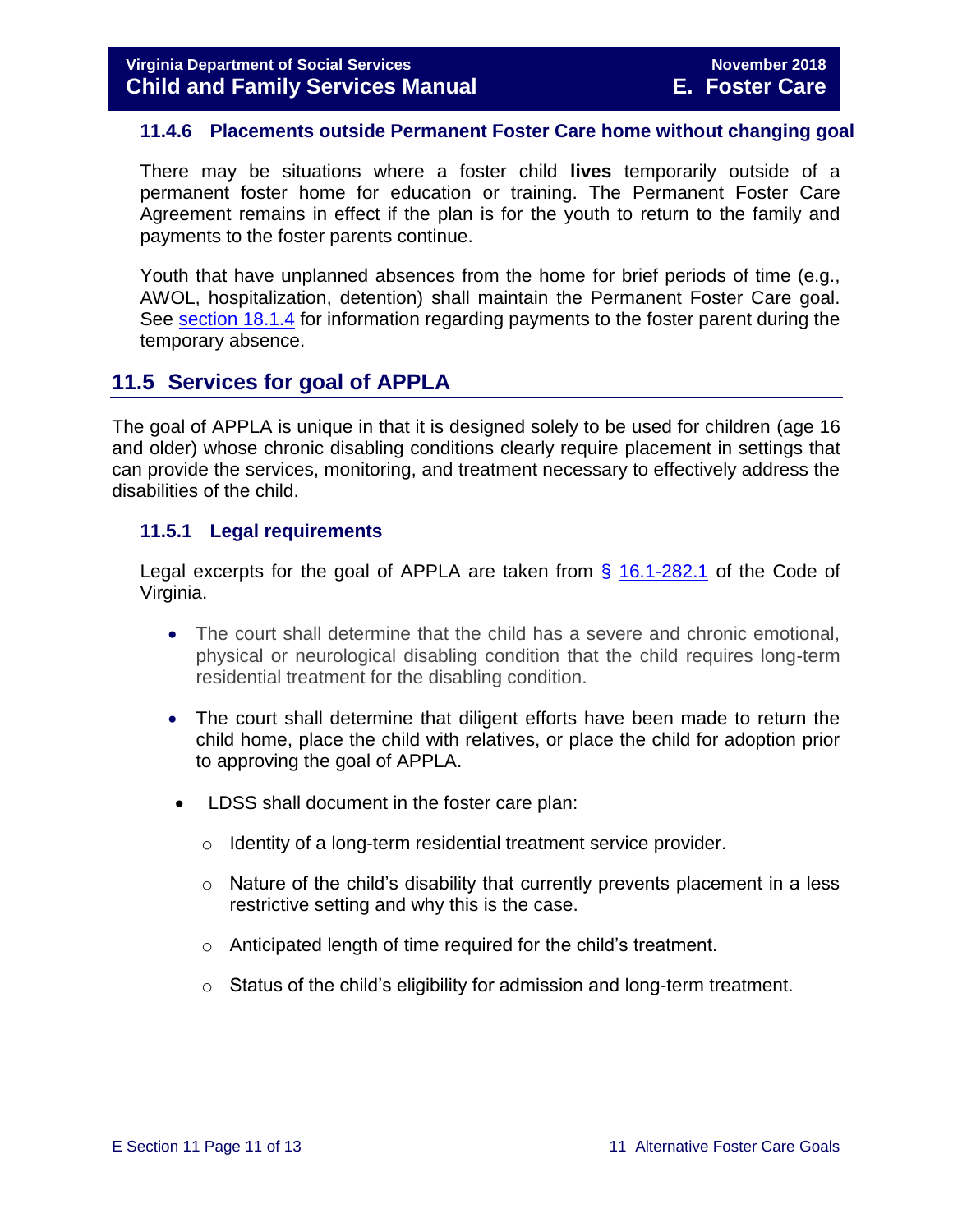[P.L. 113-183](https://www.congress.gov/113/plaws/publ183/PLAW-113publ183.pdf) adds requirements to ensure the goal of APPLA is being used appropriately. Certain requirements shall be followed at each permanency planning hearing:

- The LDSS shall document in the foster care plan:
	- o The intensive, ongoing efforts made to achieve permanency through return home, placement with relatives, and adoption.
	- $\circ$  The steps taken to implement normalcy [\(see section 6.8\)](file://///Vaultcelerra.co.dss.state.va.us/Workgroup/Family_Services/DFS%20Child%20and%20Family%20Services%20Manual/E.%20Foster%20Care/Foster%20Care%20June%202017/section_6_placement_to_achieve_permanency.draft.docx) in the placement and that the child has regular, ongoing opportunities to participate in activities that are appropriate to his age and development.
	- $\circ$  Provide compelling reasons why return home, adoption and placement with relatives continue to not be in the child's best interest.
- The court shall determine the appropriateness of the placement by:
	- $\circ$  Asking the child about his/her desired permanency outcome using age appropriate language.
	- o Making a judicial determination that APPLA is the best permanency plan for the child and that it continues to not be in the best interest of the child to return home, be adopted, or placed with a legal guardian or with a willing relative.

If the court approves the goal of APPLA for a child, the court shall schedule a foster care review hearing to be held within six months from the date of the permanency planning hearing to review the child's placement in APPLA. At the conclusion of the foster care hearing, if the goal of APPLA remains the plan, the court shall indicate on the order that reasonable efforts have been made to place the child in accordance with the permanency plan.

The LDSS shall file a petition for a foster care review **no later than 30 days** prior to the scheduled six-month hearing. If at any time during the six-month period, the treatment provider determines the child no longer needs long-term residential treatment, the LDSS shall begin to plan for post-discharge services and, **within 30 days**, petition the court for a permanency planning hearing. The court shall schedule the hearing to occur **within 30 days** of notification.

#### <span id="page-11-0"></span>**11.5.2 Focus of services**

This goal provides long-term residential treatment for children with a severe and chronic emotional, physical, or neurological disabling condition. If the goal of APPLA is selected for a child, all other goals shall have been explored and ruled out consistent with the child's best interest (see [Section 7.6\).](file://///Vaultcelerra.co.dss.state.va.us/Workgroup/Family_Services/DFS%20Child%20and%20Family%20Services%20Manual/E.%20Foster%20Care/Foster%20Care%20June%202017/section_7_selecting_permanency_goals.docx) The foster care plan shall document that the feasibility of all other goals has been considered and contain a